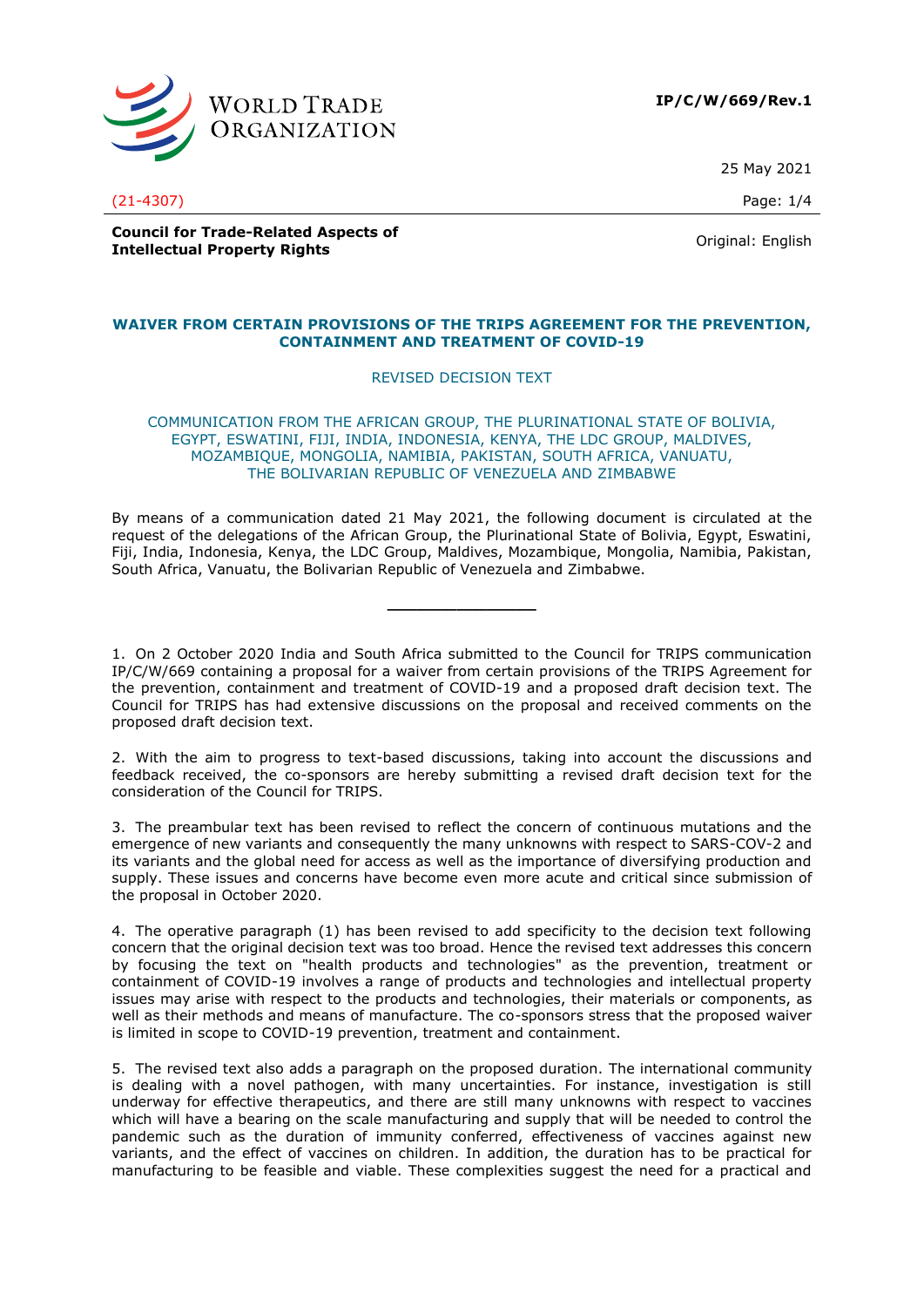flexible duration. Hence it is proposed that the General Council assesses the existence of the exceptional circumstances justifying the waiver after a minimum period to determine the date of termination. The proposed language is based on Article IX (4) of the WTO Agreement.

**\_\_\_\_\_\_\_\_\_\_\_\_\_\_\_**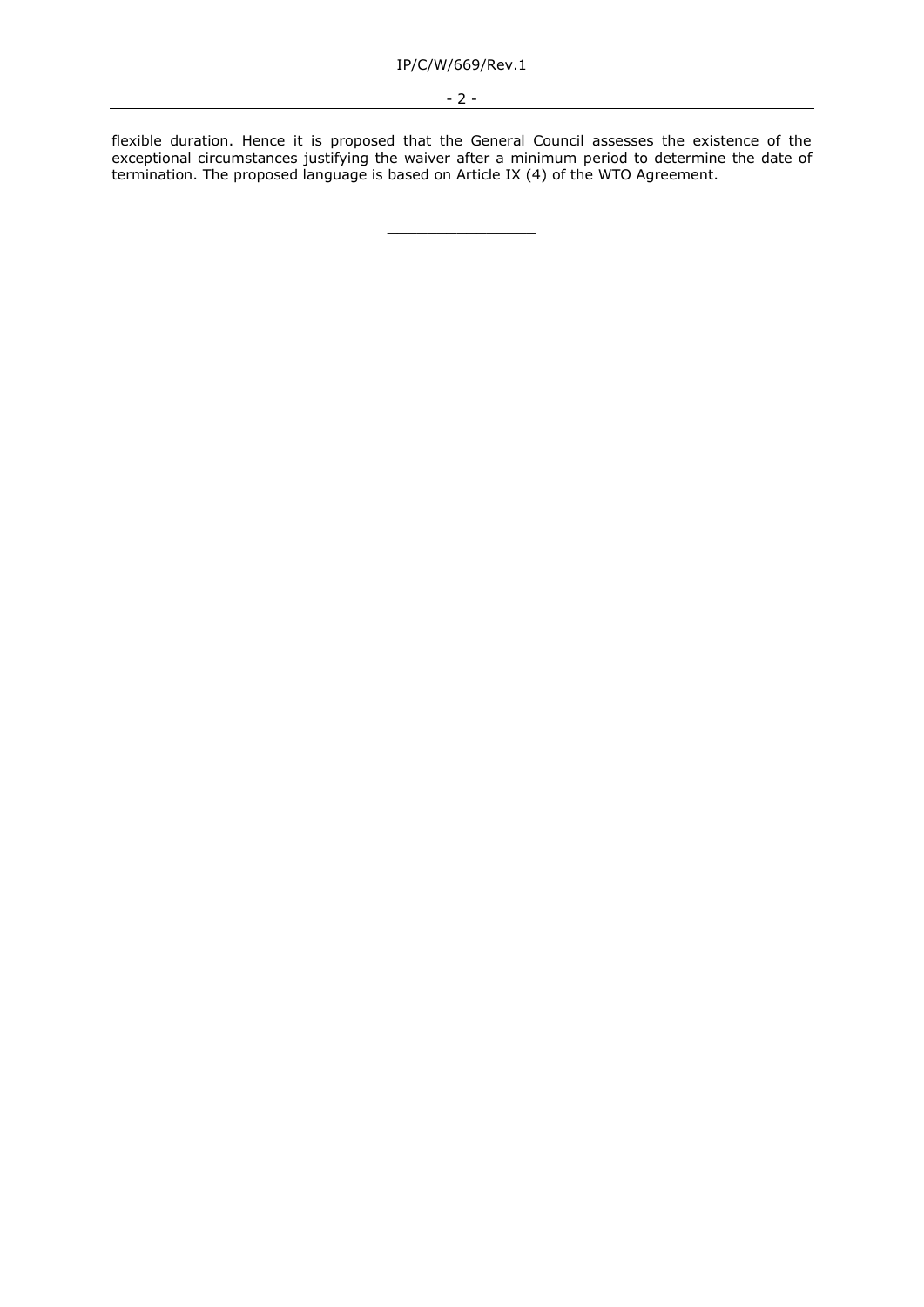#### - 3 -

#### **ANNEX**

## DRAFT DECISION TEXT

## *WAIVER FROM CERTAIN PROVISIONS OF THE TRIPS AGREEMENT FOR THE PREVENTION, CONTAINMENT AND TREATMENT OF COVID-19*

### The General Council

*Having regard* to paragraphs 1, 3 and 4 of Article IX of the Marrakesh Agreement Establishing the World Trade Organization ("the WTO Agreement");

*Conducting* the functions of the Ministerial Conference in the interval between meetings pursuant to paragraph 2 of Article IV of the WTO Agreement;

*Noting* that the coronavirus disease 2019 (COVID-19) is a new infectious disease caused by severe acute respiratory syndrome coronavirus 2 (SARS-COV-2);

*Recalling* that on 11/03/2020, the World Health Organization (WHO) declared the 2019–20 coronavirus outbreak to be a pandemic, and it continues to be a very high risk across the globe in all WTO Members;

*Noting with concern* the threat to human health, safety and well-being caused by the COVID-19 pandemic, which has spread all around the globe, as well as the unprecedented and multifaceted effects of the pandemic, including the severe disruption to societies, economies, global trade and travel and the devastating impact on the livelihoods of people;

*Noting with great concern* the continuous mutations and emergence of new variants of SARS-COV-2, which also highlights the significant uncertainties and complexities of controlling SARS-COV-2;

*Recognising* the global need for unimpeded, timely and secure access to quality, safe, efficacious and affordable health products and technologies for all, for a rapid and effective response to the COVID-19 pandemic and consequently the urgent need to diversify and scale-up production to meet global needs and promote economic recovery;

*Recognizing* also that the COVID-19 global pandemic requires a global response based on unity, solidarity and multilateral cooperation;

*Recognizing* the importance of preserving incentives for research and innovation, and that these should be balanced with the public health interest;

*Noting* that, in the light of the foregoing, exceptional circumstances exist justifying waivers from the obligations of the Agreement on Trade-Related Aspects of Intellectual Property Rights (TRIPS Agreement);

#### *Decides* as follows:

1. The obligations of Members to implement or apply Sections 1, 4, 5 and 7 of Part II of the TRIPS Agreement or to enforce these Sections under Part III of the TRIPS Agreement, shall be waived in relation to health products and technologies including diagnostics, therapeutics, vaccines, medical devices, personal protective equipment, their materials or components, and their methods and means of manufacture for the prevention, treatment or containment of COVID-19.

2. This waiver shall be in force for at least 3 years from the date of this decision. The General Council shall, thereafter, review the existence of the exceptional circumstances justifying the waiver, and if such circumstances cease to exist, the General Council shall determine the date of termination of the waiver.